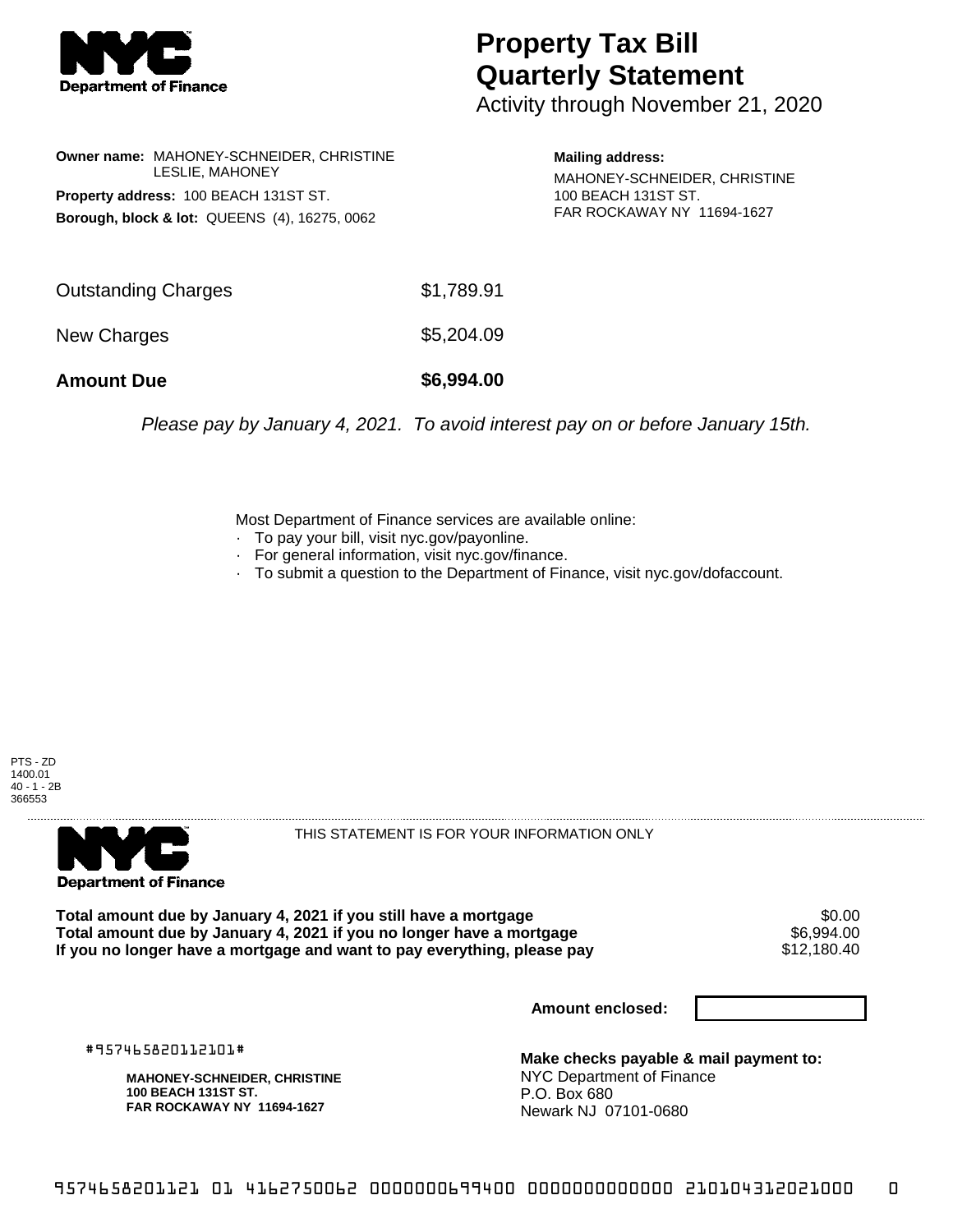

| <b>Billing Summary</b>                                                                                         | <b>Activity Date Due Date</b> | Amount       |
|----------------------------------------------------------------------------------------------------------------|-------------------------------|--------------|
| Outstanding charges including interest and payments                                                            |                               | \$1,789.91   |
| Finance-Property Tax                                                                                           | 01/01/2021                    | \$5,384.35   |
| <b>Adopted Tax Rate</b>                                                                                        |                               | $$-180.26$   |
| <b>Total amount due</b>                                                                                        |                               | \$6,994.00   |
| <b>Tax Year Charges Remaining</b>                                                                              | <b>Activity Date Due Date</b> | Amount       |
| Finance-Property Tax                                                                                           | 04/01/2021                    | \$5,384.35   |
| Adopted Tax Rate                                                                                               |                               | $$-180.26$   |
| Total tax year charges remaining                                                                               |                               | \$5,204.09   |
| If you pay everything you owe by January 4, 2021, you would save:                                              | \$17.69                       |              |
| How We Calculated Your Property Tax For July 1, 2020 Through June 30, 2021                                     |                               |              |
|                                                                                                                | Overall                       |              |
| Tax class 2B - 7-10 Unit Residentl Rental Bldg                                                                 | <b>Tax Rate</b>               |              |
| Original tax rate billed                                                                                       | 12.4730%                      |              |
| New Tax rate                                                                                                   | 12.2670%                      |              |
| <b>Estimated Market Value \$412,000</b>                                                                        |                               |              |
|                                                                                                                |                               | <b>Taxes</b> |
| <b>Billable Assessed Value</b>                                                                                 | \$175,005                     |              |
| <b>Taxable Value</b>                                                                                           | \$175,005 x 12.2670%          |              |
| <b>Tax Before Abatements and STAR</b>                                                                          | \$21,467.88                   | \$21,467.88  |
| Basic Star - School Tax Relief                                                                                 | $$-2,390.00$                  | $$-291.00**$ |
| Annual property tax                                                                                            |                               | \$21,176.88  |
| Original property tax billed in June 2020                                                                      |                               | \$21,537.40  |
| Change In Property Tax Bill Based On New Tax Rate                                                              | $$-360.52$                    |              |
| ** This is your NYS STAR tax savings. For more information, please visit us at nyc.gov/finance or contact 311. |                               |              |

**NEW LAW:** To learn about Local Law 147, which requires residential buildings with three or more units to create a policy on smoking and share it with current and prospective tenants, visit www.nyc.gov/health/tobaccocontrol.

## **Home banking payment instructions:**

- 1. **Log** into your bank or online bill pay website.
- 2. **Add** the new payee: NYC DOF Property Tax. Enter your account number, which is your boro, block and lot, as it appears here: 4-16275-0062 . You may also need to enter the address for the Department of Finance. The address is P.O. Box 680, Newark NJ 07101-0680.
- 3. **Schedule** your online payment using your checking or savings account.

## **Did Your Mailing Address Change?**

If so, please visit us at **nyc.gov/changemailingaddress** or call **311.**

When you provide a check as payment, you authorize us either to use information from your check to make a one-time electronic fund transfer from your account or to process the payment as a check transaction.